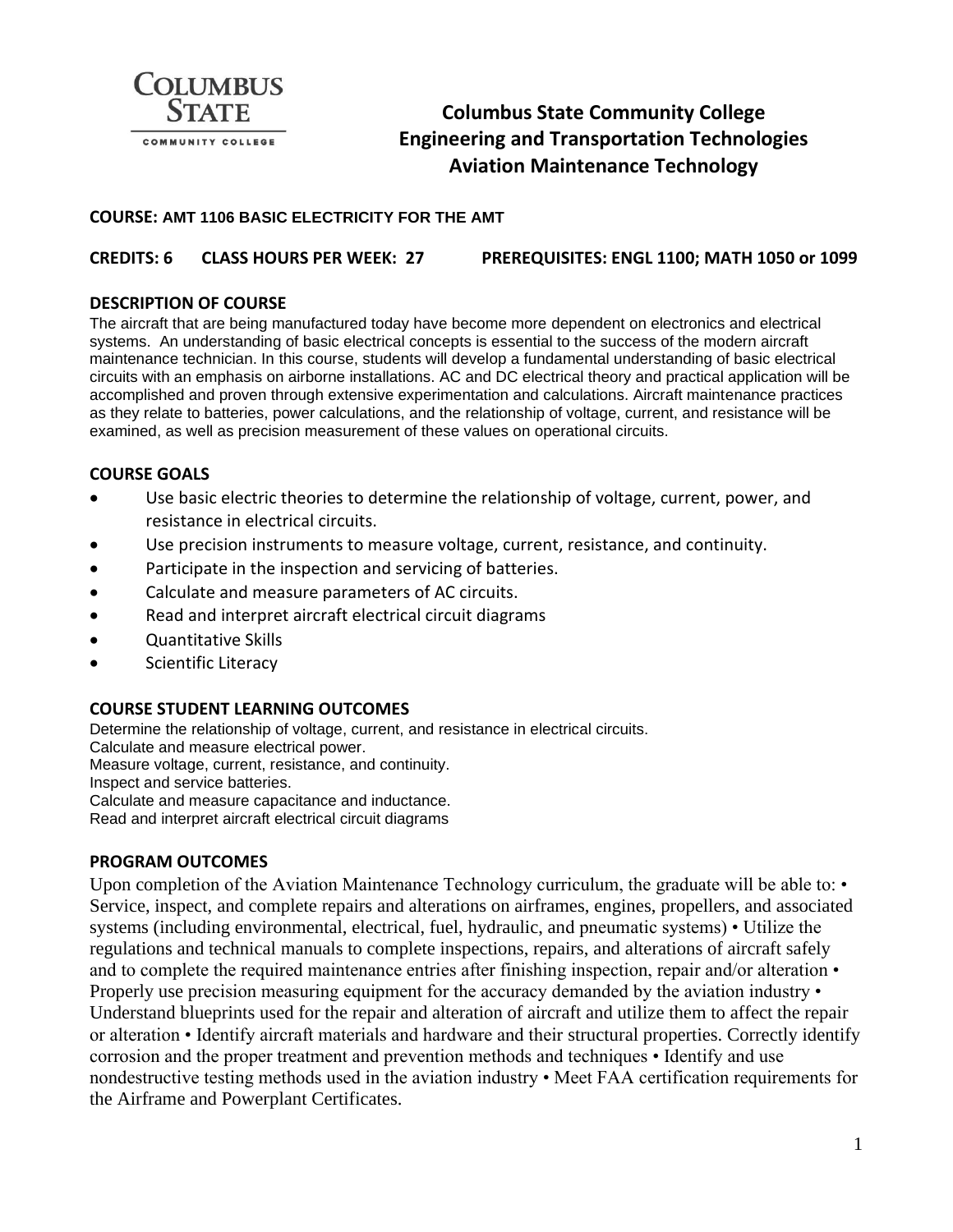### **OUTCOMES BASED ASSESSMENT OF STUDENT LEARNING**

For this course, students are expected to demonstrate the skills associated with the Institutional Learning Goals (ILG) identified below:

- Critical Thinking
- Quantitative Skills
- Scientific Literacy

### **COURSE MATERIALS REQUIRED**

TI 30 Calculator or equivalent Analog Multimeter – See Instructor

### **TEXTBOOKS—REQUIRED AND OPTIONAL READINGS**

General 8083-30-ATB General Workbook General Test Guide AC 43.13 1B/2B ASA/FAR/AMT 2015 by ASA Aviation Mechanic Handbook

### **AVIATION MAINTENANCE TECHNOLOGY SYLLABUS STATEMENTS**

Aviation Maintenance Technology required College Syllabus Statements on **Assessment**, **Participation and Safety**, and **Attendance** can be found a[t http://www.cscc.edu/academics/departments/aviation](http://www.cscc.edu/academics/departments/aviation-maintenance/requirements.shtml)[maintenance/requirements.shtml](http://www.cscc.edu/academics/departments/aviation-maintenance/requirements.shtml) or on the College website –Search 'Aviation'; click on 'Aviation Maintenance'; click on 'Requirements' tab.

### **SPECIAL COURSE REQUIREMENTS**

Part 147 Para 147.21 (d) (3) and 147.31 (b) state that tests must be given in all subject areas and that the tests given must all be passed.

As students progress through the program, they will be given subject area tests relative to the course subject areas. Students must demonstrate a 70% minimum passing score on every subject test. If a subject area test is failed, the student will be given additional opportunities to pass the subject test. All subject tests must be passed before a certificate of program completion can be issued.

## FAA Subject Are Test for this course:

### **I – A Basic Electricity**

To be awarded a Certificate of Program Completion, in addition to subject area testing, the student must also:

Successfully pass each course required for the certificate. Requirements for passing each course include:

A 70% average evaluation for graded course elements. Instructors determine the weights of course grading.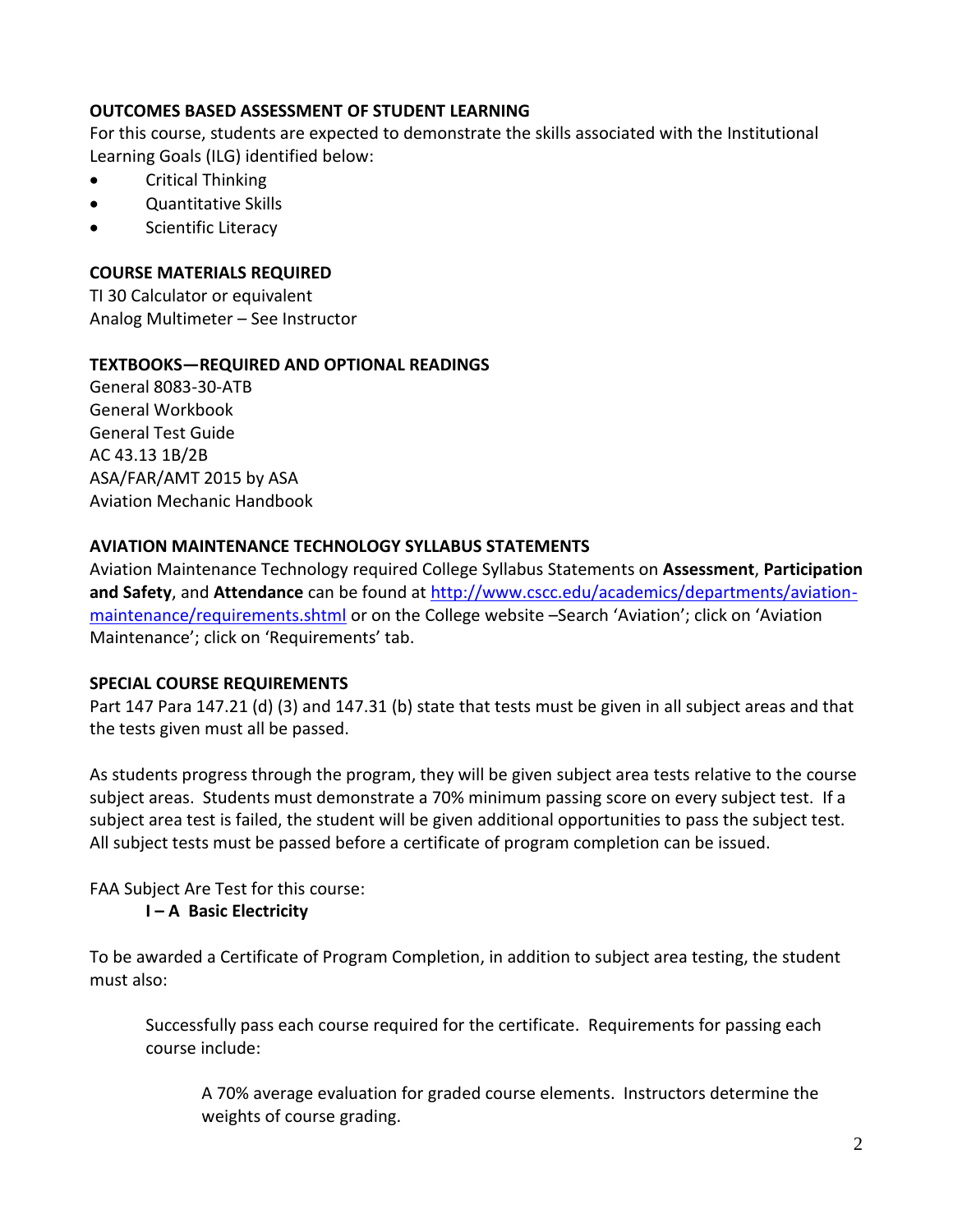Successful completion of all required laboratory requirements of the course.

Attendance in compliance with the attendance policy.

Students can pass a course with a grade of "D", however students must have a minimum overall Grade Point Average of 2.0 (out a possible 4.0) to be awarded a certificate of completion. Courses can be repeated to improve grades.

| Grade Area                | Weight | Percentage<br>Earned | Lab Project                     | Pass | Fail |
|---------------------------|--------|----------------------|---------------------------------|------|------|
| <b>Unit Tests</b>         | 50%    |                      | <b>Electrical Energy</b>        |      |      |
| Mid-Term                  |        |                      | <b>Aircraft Batteries</b>       |      |      |
| Final                     | 20%    |                      | Circuit Arrangement             |      |      |
| Participation &<br>Safety | 10%    |                      | <b>Electrical Instruments</b>   |      |      |
| Other - Lab Sheets        | 20%    |                      | <b>AC Circuits</b>              |      |      |
| Total                     | 100%   |                      | <b>Electron Control Devices</b> |      |      |
| Course Letter Grade       |        |                      | <b>Binary Logic</b>             |      |      |
|                           |        |                      | <b>Wiring Diagrams</b>          |      |      |
|                           |        |                      | Troubleshooting                 |      |      |

Student Resources, Rights, and Responsibilities: Columbus State Community College required College Syllabus Statements on College Policies and Student Support Services can be found at [https://www.cscc.edu/academics/syllabus.shtml.](https://www.cscc.edu/academics/syllabus.shtml)